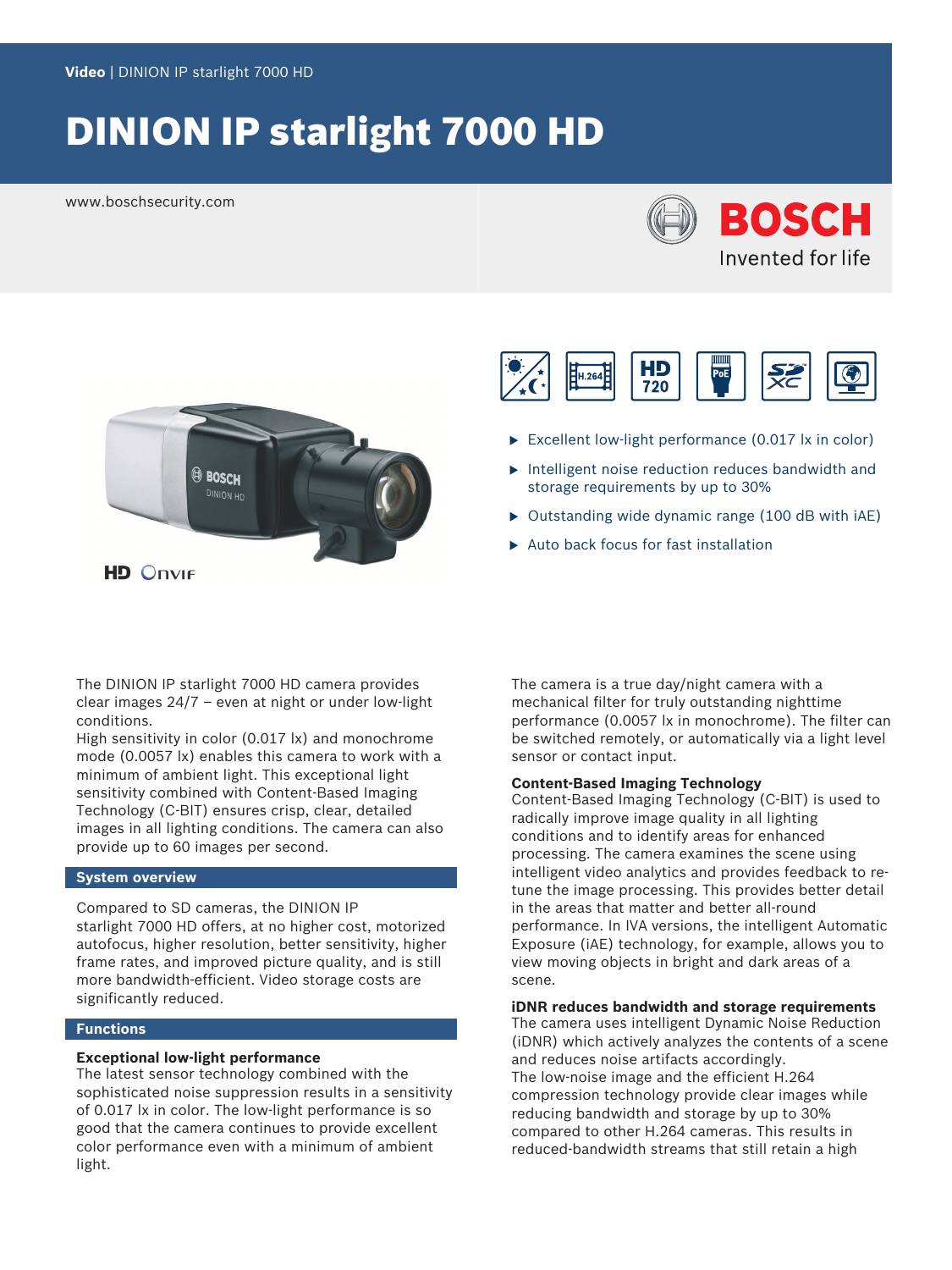image quality and smooth motion. The camera provides the most usable image possible by cleverly optimizing the detail-to-bandwidth ratio. Area-based encoding is another feature which reduces bandwidth. Compression parameters for up to eight user-definable regions can be set. This allows uninteresting regions to be highly compressed, leaving more bandwidth for important parts of the scene. The average typical optimized bandwidth in kbits/s for various image rates is shown in the table:

| <b>IPS</b>     | 720p | 480p |
|----------------|------|------|
| 60             | 1400 |      |
| 30             | 1163 | 600  |
| 15             | 926  | 478  |
| 12             | 850  | 438  |
| 5              | 550  | 284  |
| $\mathfrak{D}$ | 237  | 122  |

## **Fast performance**

The 60 images-per-second mode provides for optimum performance in fast action scenes and is particularly suitable for casino and banking applications.

## **Multiple streams**

The innovative multi-streaming feature delivers various H.264 streams together with an M‑JPEG stream. These streams facilitate bandwidth-efficient viewing and recording as well as integration with third-party video management systems.

An upright mode can be selected for the second stream. In this mode an image of 400 x 720 (9:16 aspect ratio) is cropped from the full sensor image. When the scene to be monitored is suitable to this mode, the bandwidth and storage requirements are reduced.

## **Regions of interest and E-PTZ**

Regions of Interest (ROI) can be user defined. The remote E-PTZ (Electronic Pan, Tilt and Zoom) controls allow you to select specific areas of the parent image. These regions produce separate streams for remote viewing and recording. These streams, together with the main stream, allow the operator to separately monitor the most interesting part of a scene while still retaining situational awareness.

For IVA cameras, the Intelligent tracker can also follow objects within the defined regions of interest. The Intelligent tracker can autonomously detect and track moving objects or the user can click on an object which the Intelligent tracker will then follow.

## **Simple set-up**

The camera has a very intuitive user interface that allows fast and easy configuration. Six configurable user modes are provided with the best settings for a variety of applications:

- Indoor general day-to-night changes without sun highlights and street lighting
- Outdoor general day-to-night changes with sun highlights and street lighting
- **Motion** monitoring traffic or fast moving objects; motion artifacts are minimized
- **Lowlight** optimized for sufficient details at low light.
- **Intelligent AE** for people moving in front of a bright background
- Vibrant enhanced contrast, sharpness and saturation

## **Storage management**

Recording management can be controlled by the Bosch Video Recording Manager (VRM) or the camera can use iSCSI targets directly without any recording software.

## **Edge recording**

The MicroSD card slot supports up to 2 TB of storage capacity. A microSD card can be used for local alarm recording. Pre-alarm recording in RAM reduces recording bandwidth on the network, or  $-$  if microSD card recording is used — extends the effective life of the storage medium.

## **Video analytics**

With built-in video content analysis, the camera reinforces the Intelligence-at-the-Edge concept where edge devices become increasingly intelligent. The MOTION+ video motion analysis system that is built into all camera versions is the perfect solution for applications where standard video content analysis features are required.

The IVA version of the camera uses the latest generation of the Bosch Intelligent Video Analysis (IVA) software. This IVA system is the guard-assistant system of choice when reliable indoor or outdoor video analytics is needed. The state-of-the-art system reliably detects, tracks, and analyzes moving objects while suppressing unwanted alarms from spurious sources in the image.

The face detection feature detects faces in the scene and forwards a high quality JPEG image of the best shot of each face when the face disappears from the scene.

Retrospective forensic search capabilities are available remotely from the web browser or the Bosch Video Client.

## **Cloud-based services**

The camera supports time-based or alarm-based JPEG posting to four different accounts. These accounts can address FTP servers or cloud-based storage facilities (for example, Dropbox). Video clips or JPEG images can also be exported to these accounts. Alarms can be set up to trigger an e-mail or SMS notification so you are always aware of abnormal events.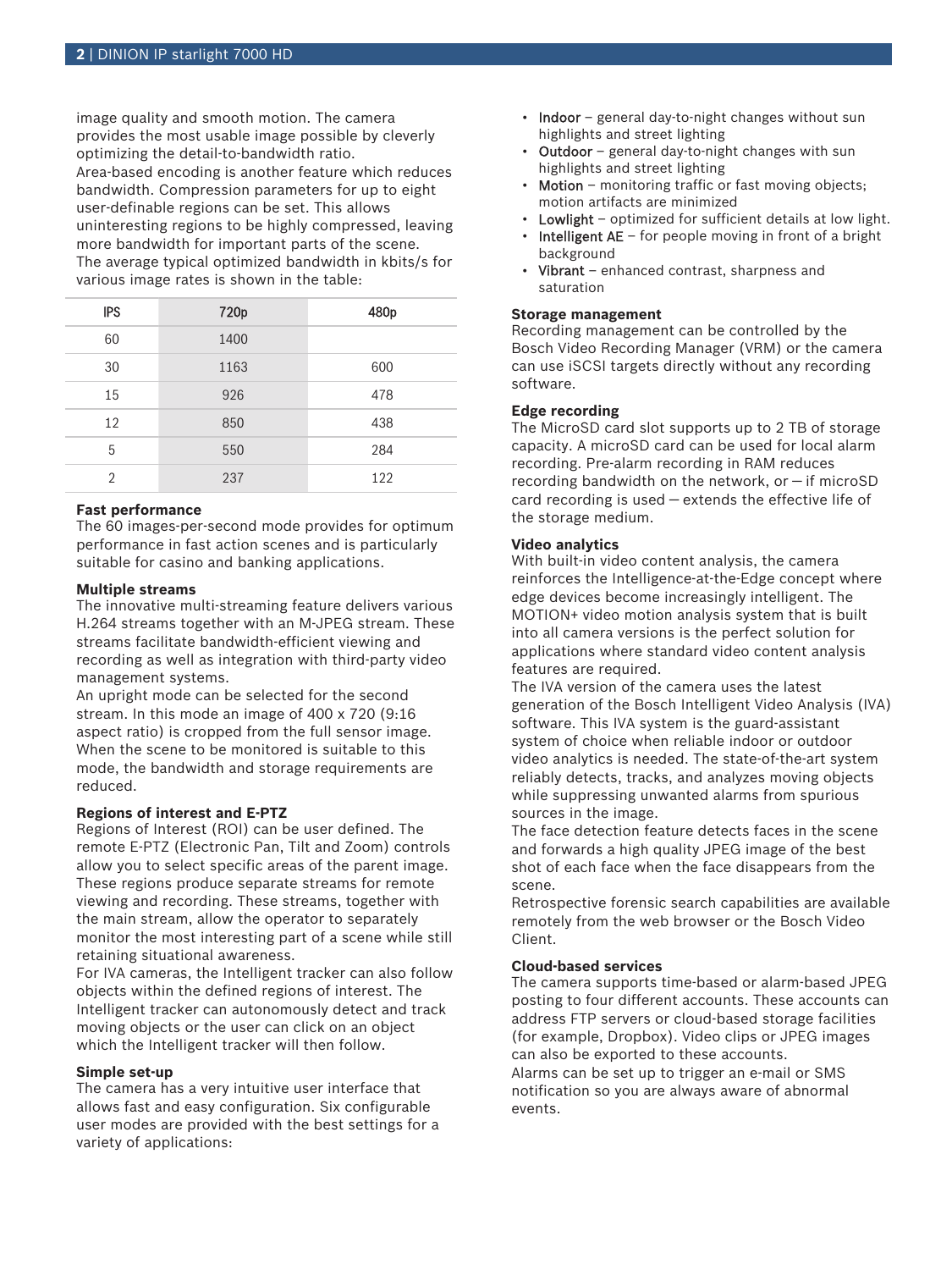## **Access security**

Password protection with three levels and 802.1x authentication is supported. To secure Web browser access, use HTTPS with a SSL certificate stored in the camera. The video and audio communication channels can be independently AES encrypted with 128-bit keys by installing the optional encryption site license.

## **Complete viewing software**

There are many ways to access the camera's features: using a web browser, with the Bosch Video Management System, with the Bosch Recording System, with the free-of-charge Bosch Video Client, or with the video security mobile App.

The Bosch Video Client PC surveillance software offers a user-friendly interface to support easy installation and configuration. It also provides easy live viewing of multiple cameras, playback, forensic search and export.

## **Video security App**

The Bosch video security mobile App has been developed to enable Anywhere access to HD surveillance images allowing you to view live images from any location. The App is designed to give you complete control of all your cameras, from panning and tilting to zoom and focus functions. It's like taking your control room with you.

This App, together with the separately available Bosch transcoder, will allow you to fully utilize our dynamic transcoding features so you can play back images even over low-bandwidth connections.

### **System integration**

The camera conforms to the ONVIF (Open Network Video Interface Forum) Profile S specification. This guarantees interoperability between network video products regardless of manufacturer. For trouble-free network cabling, the camera supports Auto-MDIX which allows the use of straight or cross-over cables. Third-party integrators can easily access the internal feature set of the camera for integration into large projects. Visit the Bosch Integration Partner Program (IPP) website (ipp.boschsecurity.com) for more information.

## **True day/night switching**

The camera incorporates mechanical filter technology for vivid daytime color and exceptional night-time imaging while maintaining sharp focus under all lighting conditions.

## **Easy installation**

Power for the camera can be supplied via a Powerover-Ethernet compliant network cable connection. With this configuration, only a single cable connection is required to view, power, and control the camera. Using PoE makes installation easier and more costeffective, as cameras do not require a local power source.

The camera can also be supplied with power from +12 VDC/24 VAC power supplies. To increase system reliability, the camera can be simultaneously connected to both PoE and +12 VDC/24 VAC supplies. Additionally, uninterruptible power supplies (UPS) can be used, which will allow continuous operation, even during a power failure.

The auto-focus lens wizard makes it easy for an installer to accurately focus the camera for both day and night operation. The wizard is activated from the web browser or from the on-board camera push button making it easy to choose the workflow that suits best. The automatic motorized back focus adjustment with 1:1 pixel mapping ensures the camera is always focused accurately.

## **Certifications and approvals**

## **HD standards**

Complies with the 296M-2001 Standard in:

- Resolution: 1280x720
- Scan: Progressive
- Color representation: complies with ITU-R BT.709
- Aspect ratio: 16:9
- Frame rate: 50 and 60 frames/s

## **Standards**

| <b>Emission</b>      | <b>FN55022 Class B</b><br>FCC Part 15, class B                             |
|----------------------|----------------------------------------------------------------------------|
| Immunity             | EN50130-4 (PoE, +12 VDC, 24 VAC)*<br>FN50121-4                             |
| Safety               | FN60950-1<br>UL60950-1 (2nd edition)<br>CAN/CSA-C 22.2 No. 60950-1         |
| Vibration            | Camera with lens as per IEC60068-2-6 (5 m/s <sup>2</sup> ,<br>operational) |
| ONVIF<br>conformance | EN 50132-5-2: IEC 62676-2-3                                                |

\* Chapters 7 and 8 (mains voltage supply requirement) are not applicable to the camera. However, if the system in which this camera is used needs to comply with this standard, then any power supplies used must comply with this standard.

| <b>Region</b> | <b>Certification</b> |
|---------------|----------------------|
| Europe        | <b>CE</b>            |
| <b>USA</b>    | UL                   |
|               | <b>FCC</b>           |
| Canada        | <b>CSA</b>           |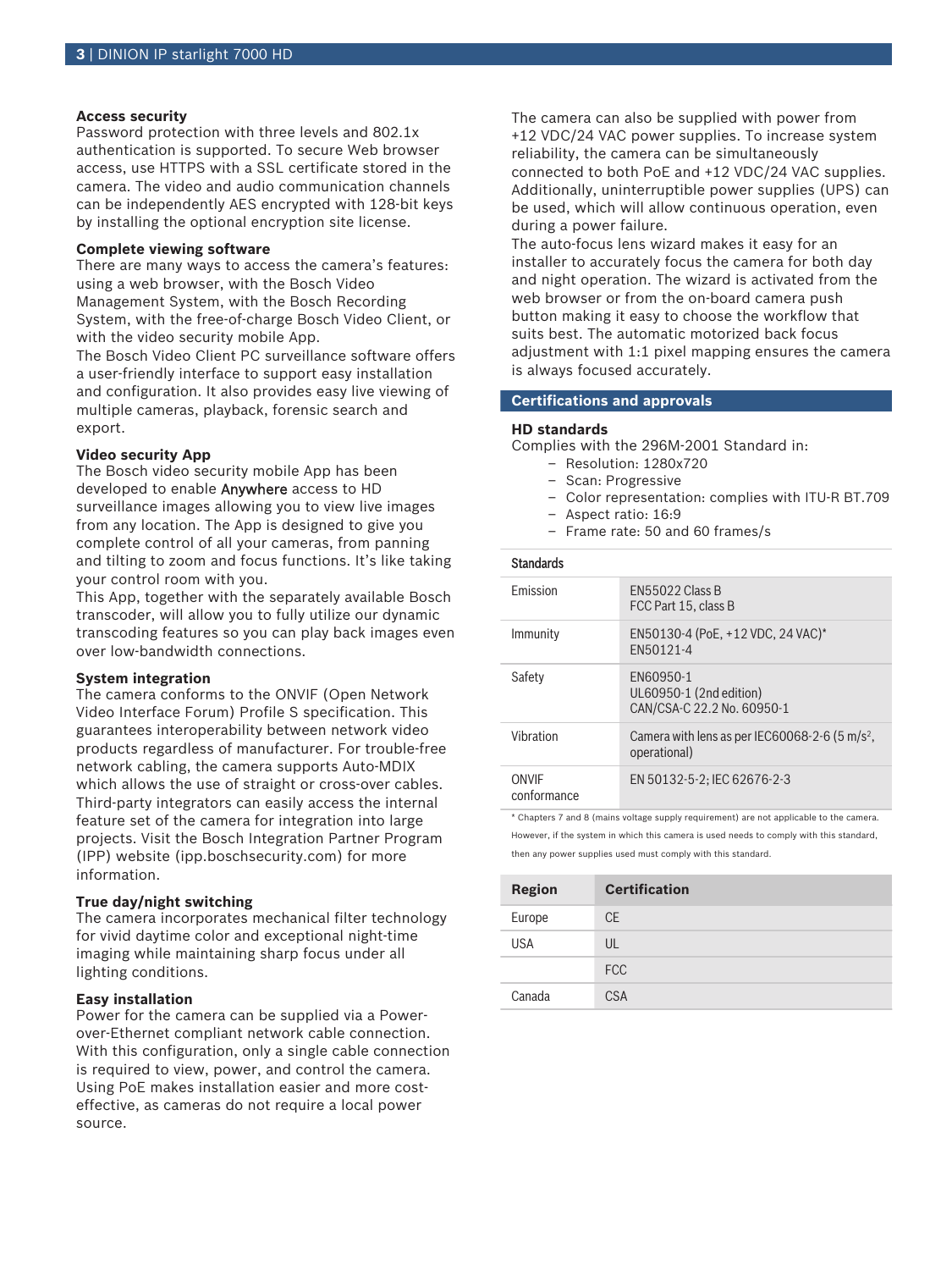## **Installation/configuration notes**

## **Controls**



| 1 | Data (RS485/422/232)                  | 6  | Reset button         |
|---|---------------------------------------|----|----------------------|
| 2 | Alarm in, relay out                   |    | Video out            |
| 3 | 10/100 Base-T Fast<br><b>Fthernet</b> | 8  | Power supply input   |
| 4 | MicroSD card slot                     | 9  | Farth                |
| 5 | Menu button                           | 10 | Audio in / Audio out |

## **Dimensions**







 $mm$  (in)

## **Technical specifications**

| Power                  |                                                                                                  |
|------------------------|--------------------------------------------------------------------------------------------------|
| Power Supply           | 24 VAC 50/60 Hz<br>$12$ VDC<br>Power-over-Ethernet 48 VDC nominal                                |
| Current<br>Consumption | 400 mA   500 mA IVA (12 VDC)<br>350 mA   450 mA IVA (24 VAC)<br>150 mA   175 mA IVA (PoE 48 VDC) |

| Power                                                |                                                                                                                            |
|------------------------------------------------------|----------------------------------------------------------------------------------------------------------------------------|
| <b>Power Consumption</b>                             | 4.8 W   6 W IVA (12 VDC)<br>8.4 W   10.8 W IVA (24 VAC)<br>7.2 W   8.4 W IVA (PoE 48 VDC)                                  |
| PoE                                                  | IEEE 802.3af (802.3at Type 1)                                                                                              |
| Sensor                                               |                                                                                                                            |
| Type                                                 | 1/3-inch CMOS                                                                                                              |
| Pixels                                               | 1312 x 1069 (1.4MP)                                                                                                        |
| Video performance                                    |                                                                                                                            |
| Sensitivity - (3200K, reflectivity 89%, F1.2, 30IRE) |                                                                                                                            |
| Color<br>٠                                           | $0.017$ lx $(0.0017$ fc)                                                                                                   |
| Mono                                                 | $0.0057$ k $(0.00057$ fc)                                                                                                  |
| Dynamic range                                        | 84 dB WDR<br>100 dB WDR (with iAE)                                                                                         |
| Video streaming                                      |                                                                                                                            |
| Video compression                                    | H.264 (MP); M-JPEG                                                                                                         |
| <b>Streaming</b>                                     | Multiple configurable streams in H.264 and M-<br>JPEG, configurable frame rate and bandwidth.<br>Regions of Interest (ROI) |
| Overall IP Delay                                     | Min. 120 ms, Max. 240 ms                                                                                                   |
| <b>GOP structure</b>                                 | IP, IBP, IBBP                                                                                                              |
| <b>Encoding interval</b>                             | 1 to 60 (50) ips                                                                                                           |
| Resolutions (H x V)                                  |                                                                                                                            |
| 720p HD<br>٠                                         | 1280 x 720                                                                                                                 |
| 1024p 5:4<br>٠<br>(cropped)                          | 1280 x 1024 (30p max., no IVA)                                                                                             |
| Upright 9:16<br>(cropped)                            | 400 x 720                                                                                                                  |
| D14:3<br>(cropped)                                   | 704 x 480                                                                                                                  |
| 480p SD<br>٠                                         | Encoding: 704 x 480;<br>Displayed: 854 x 480                                                                               |
| 432p SD<br>$\bullet$                                 | 768 x 432                                                                                                                  |
| 288p SD<br>٠                                         | 512 x 288                                                                                                                  |
| 240p SD                                              | Encoding: 352 x 240;<br>Displayed: 432 x 240                                                                               |
| 144p SD                                              | 256 x 144                                                                                                                  |
| Video functions                                      |                                                                                                                            |
| Day/Night                                            | Color, Mono, Auto                                                                                                          |
| <b>White Balance</b>                                 | ATW (2500 to 10000K), ATWhold and<br>manual                                                                                |
|                                                      |                                                                                                                            |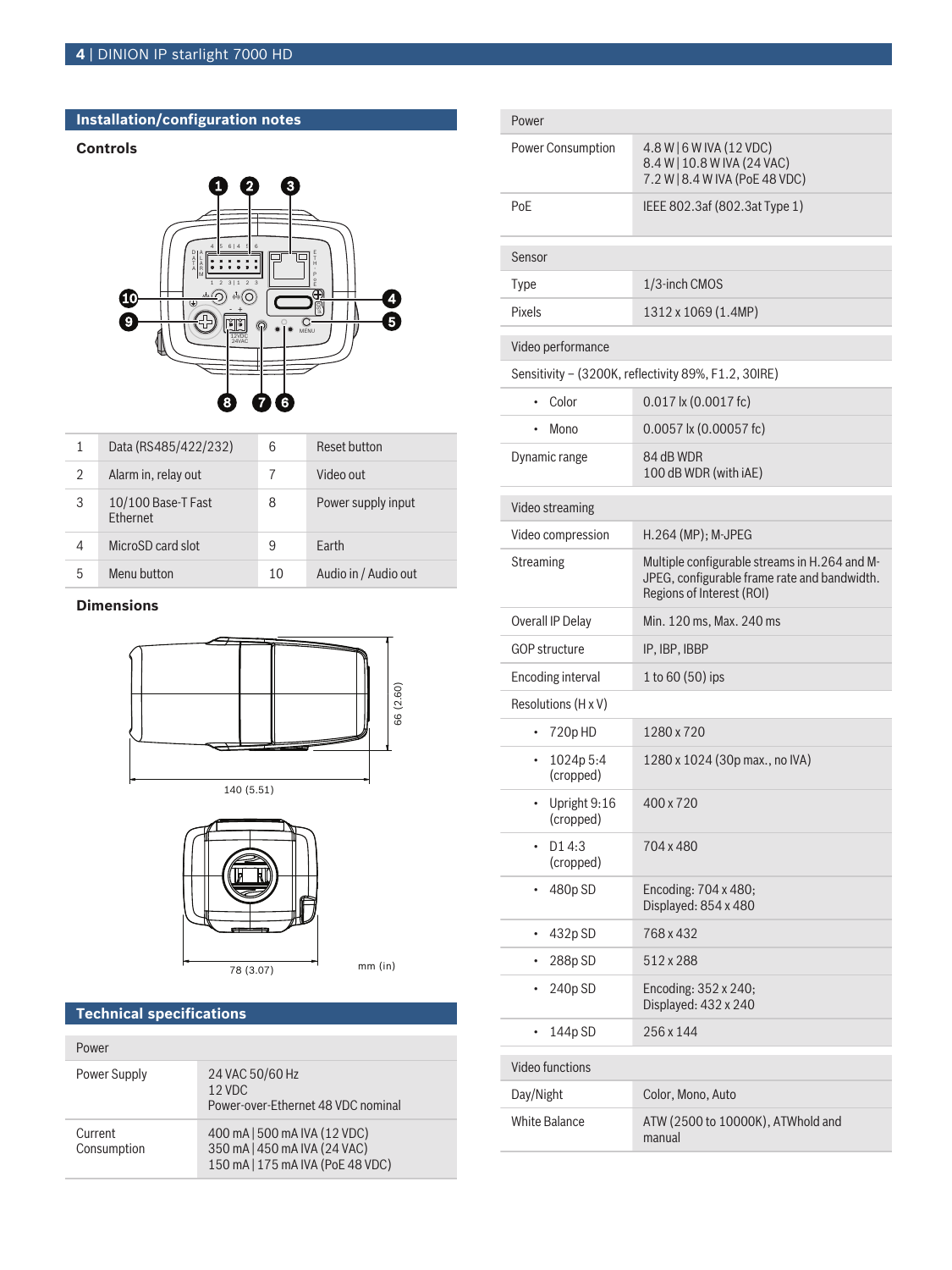| Video functions                    |                                                                                                                     |
|------------------------------------|---------------------------------------------------------------------------------------------------------------------|
| Shutter                            | Automatic Electronic Shutter (AES)<br>Fixed (1/30 [1/25] to 1/15000) selectable<br>Default shutter                  |
| <b>Backlight</b><br>compensation   | Off / On / iAE (BLC)                                                                                                |
| Contrast<br>enhancement            | On/off                                                                                                              |
| Noise reduction                    | Intelligent Dynamic Noise Reduction (iDNR)<br>with separate temporal and spatial<br>adjustments                     |
| Sharpness                          | Sharpness enhancement level selectable                                                                              |
| <b>Privacy Masking</b>             | Four independent areas, fully programmable                                                                          |
| Video Motion<br>Analysis           | Intelligent Video Analysis (IVA)                                                                                    |
| Audio streaming                    |                                                                                                                     |
| <b>Audio Streaming</b>             | Full duplex / half duplex                                                                                           |
| Signal-to-noise ratio              | $> 50$ dB                                                                                                           |
| Audio compression                  | AAC-LC, G.711, L16 (live and recording)                                                                             |
| Input/output                       |                                                                                                                     |
| Analog Video out<br>(service only) | CVBS (PAL/NTSC), 1 Vpp, 2.5 mm jack,<br>75 Ohm                                                                      |
| Audio                              | 1 x mono line in, 1 x mono line out                                                                                 |
| connector<br>$\bullet$             | 3.5 mm stereo jack                                                                                                  |
| signal line in<br>٠                | 12 kOhm typical, 1 Vrms max                                                                                         |
| signal line out<br>$\bullet$       | 1 Vrms at 1.5 kOhm typical,                                                                                         |
| Alarm                              | 2 inputs                                                                                                            |
| connector<br>$\bullet$             | Clamp (non-isolated closing contact)                                                                                |
| activation<br>$\bullet$<br>voltage | +5 VDC to +40 VDC<br>(+3.3 VDC with DC-coupled 22 kOhm pull-up<br>resistor)                                         |
| Relay                              | 1 output                                                                                                            |
| connector<br>$\bullet$             | Clamp                                                                                                               |
| voltage                            | 30 VAC or +40 VDC<br>Maximum 0.5 A continuous, 10VA                                                                 |
| Data port                          | RS-232/422/485                                                                                                      |
| Local storage                      |                                                                                                                     |
| <b>Internal RAM</b>                | 10 s pre-alarm recording                                                                                            |
| Memory card slot                   | Supports up to 32 GB SDHC / 2 TB SDXC<br>card. (An SD card of Class 6 or higher is<br>recommended for HD recording) |
| Recording                          | Continuous recording, ring recording. alarm/<br>events/schedule recording                                           |

| <b>Network</b>                               |                                                                                                                                                                                                                                                                     |  |
|----------------------------------------------|---------------------------------------------------------------------------------------------------------------------------------------------------------------------------------------------------------------------------------------------------------------------|--|
| Protocols                                    | IPv4, IPv6, UDP, TCP, HTTP, HTTPS, RTP/<br>RTCP, IGMP V2/V3, ICMP, ICMPv6, RTSP,<br>FTP, Telnet, ARP, DHCP, SNTP, SNMP (V1,<br>MIB-II), 802.1x, DNS, DNSv6, DDNS, SMTP,<br>iSCSI, UPnP (SSDP), DiffServ (QoS), LLDP,<br>SOAP, Dropbox, CHAP, Digest Authentication. |  |
| Encryption                                   | TLS 1.0, SSL, DES, 3DES, AES (optional)                                                                                                                                                                                                                             |  |
| Ethernet                                     | 10/100 Base-T, auto-sensing, half/full duplex                                                                                                                                                                                                                       |  |
| Ethernet connector                           | RJ45                                                                                                                                                                                                                                                                |  |
| Connectivity                                 | <b>ONVIF Profile S, Auto-MDIX</b>                                                                                                                                                                                                                                   |  |
| Software                                     |                                                                                                                                                                                                                                                                     |  |
| Unit Configuration                           | Via web browser or Configuration Manager                                                                                                                                                                                                                            |  |
| Firmware update                              | Remotely programmable                                                                                                                                                                                                                                               |  |
| Software viewer                              | <b>Bosch Video Client</b>                                                                                                                                                                                                                                           |  |
| Optical                                      |                                                                                                                                                                                                                                                                     |  |
| Lens mount                                   | CS mount (C-mount with adapter ring)                                                                                                                                                                                                                                |  |
| Lens connector                               | Standard 4-pin DC-iris connector                                                                                                                                                                                                                                    |  |
| Lens Types                                   | Manual and DC-Iris auto-detect with override<br>DC-iris drive: max, 50 mA continuous                                                                                                                                                                                |  |
| Lens Controls                                | Wizard from web page or camera button                                                                                                                                                                                                                               |  |
| Mechanical                                   |                                                                                                                                                                                                                                                                     |  |
| <b>Dimensions</b><br>$(W \times H \times L)$ | 78 x 66 x 140 mm (3.07 x 2.6 x 5.52 inch)<br>without lens                                                                                                                                                                                                           |  |
| Weight                                       | 690 g $(1.52 \text{ lb})$ without lens                                                                                                                                                                                                                              |  |
| Color                                        | RAL 9007 Metallic Titanium                                                                                                                                                                                                                                          |  |
| <b>Tripod Mount</b>                          | Bottom (isolated) and top 1/4-inch 20 UNC                                                                                                                                                                                                                           |  |
| Environmental                                |                                                                                                                                                                                                                                                                     |  |
| Operating<br>Temperature                     | $-20^{\circ}$ C to $+55^{\circ}$ C ( $-4^{\circ}$ F to $131^{\circ}$ F)                                                                                                                                                                                             |  |
| Operating<br>Temperature (IVA)               | $-20^{\circ}$ C to $+50^{\circ}$ C ( $-4^{\circ}$ F to $122^{\circ}$ F)                                                                                                                                                                                             |  |
| <b>Storage Temperature</b>                   | -30°C to +70°C (-22°F to +158°F)                                                                                                                                                                                                                                    |  |
| <b>Operating Humidity</b>                    | 20% to 93% RH                                                                                                                                                                                                                                                       |  |
| <b>Storage Humidity</b>                      | up to 98% RH                                                                                                                                                                                                                                                        |  |

## **Ordering information**

## **DINION IP starlight 7000 HD**

High-performance IP box camera for intelligent HD surveillance in low light. 720p60; PoE; iDNR; ROI; day/ night; H.264 quad-streaming; free viewing Apps; cloud services; audio/motion detection; MOTION+ Order number **NBN-733V-P**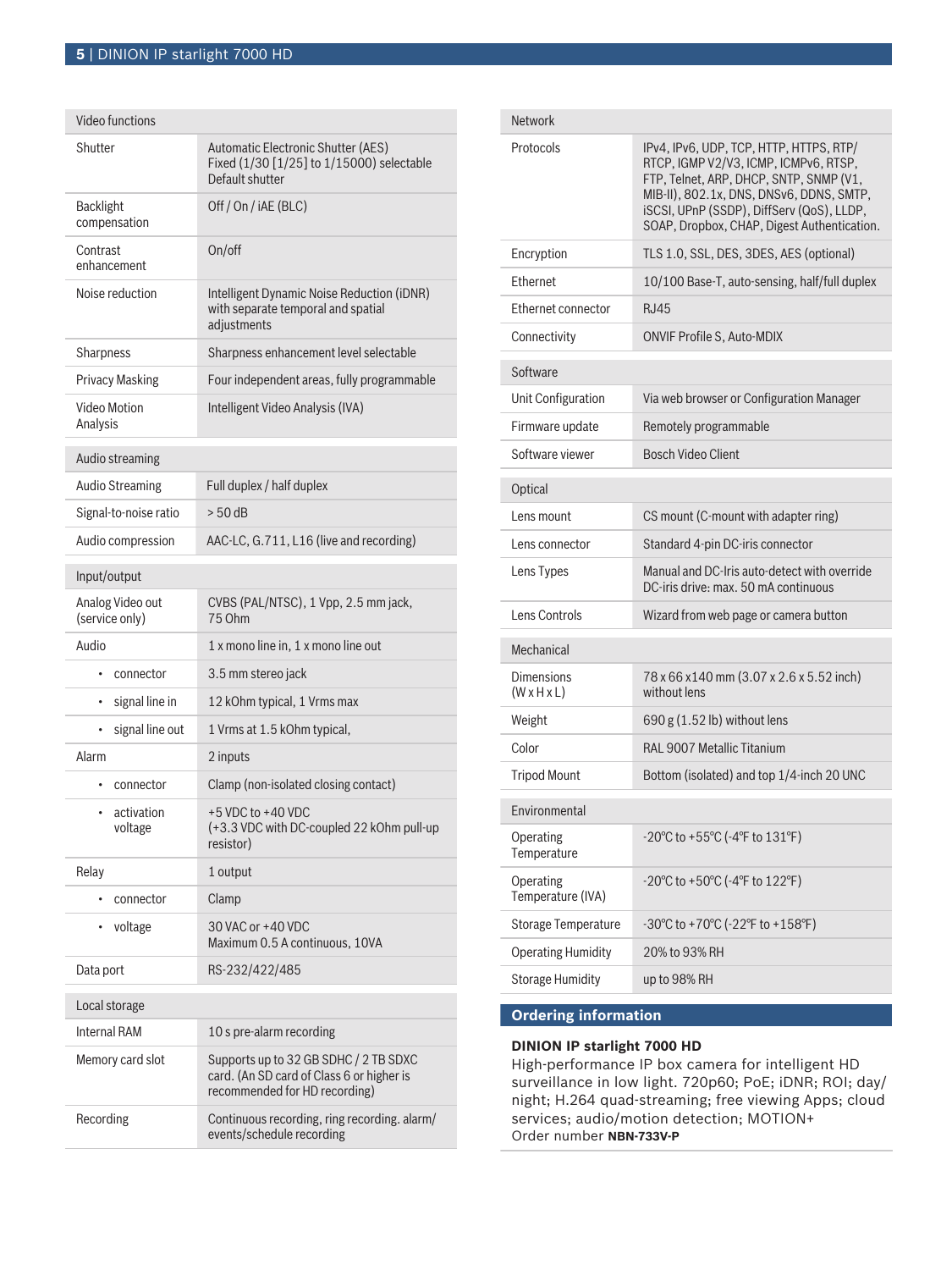## **DINION IP starlight 7000 HD**

High-performance IP box camera for intelligent HD surveillance in low light. 720p60; PoE; iDNR; iAE; ROI; day/night; H.264 quad-streaming; free viewing Apps; cloud services; audio/motion detection; IVA Order number **NBN-733V-IP**

## **Accessories**

## **Varifocal SR Megapixel Lens**

Rugged varifocal SR megapixel IR corrected lens. 1/2.5" sensor; CS-mount; 4-pin SR-iris; 5 MP; 9 to 40 mm; F1.5 to F8 Order number **LVF-5005C-S0940**

## **Varifocal SR Megapixel Lens**

Rugged varifocal SR megapixel lens. 1/2" sensor; Cmount; 4-pin SR-iris; 3 MP; 3.8 to 13 mm; F1.4 to F8 Order number **LVF-5003N-S3813**

## **Varifocal SR Megapixel Lens**

Rugged varifocal SR megapixel IR corrected lens. 1/2.5" sensor; CS-mount; 4-pin SR-iris; 5 MP; 1.8 to 3 mm; F1.8 to F8 Order number **LVF-5005C-S1803**

## **EX12LED‑3BD‑8M Infrared Illuminator**

Mini IR 850 nm illuminator. LED array; 3D Diffuser; black; 17 m HFOV; 30º beam pattern Order number **EX12LED-3BD-8M**

## **EX12LED‑3BD‑8W Infrared Illuminator**

Mini IR 850 nm illuminator. LED array; 3D Diffuser; black; 16 m HFOV; 60º beam pattern Order number **EX12LED-3BD-8W**

## **EX12LED‑3BD‑9M Infrared Illuminator**

Mini IR 940 nm illuminator. LED array; 3D Diffuser; black; 17 m HFOV; 30º beam pattern Order number **EX12LED-3BD-9M**

## **EX12LED‑3BD‑9W Infrared Illuminator**

Mini IR 940 nm illuminator. LED array; 3D Diffuser; black; 16 m HFOV; 60º beam pattern Order number **EX12LED-3BD-9W**

## **UPA-2430-60 Power Supply**

Power supply for camera. 120 VAC, 60 Hz; 24 VAC, 30 VA Out Order number **UPA-2430-60**

### **UPA-2450-60 Power Supply, 120 V, 60 Hz**

Indoor power supply for camera. 120 VAC, 60 Hz In; 24 VAC, 50 VA Out Order number **UPA-2450-60**

## **UPA-2450-50 Power Supply, 220 V, 50 Hz**

Indoor power supply for camera. 220 VAC, 50 Hz In; 24 VAC, 50 VA Out Order number **UPA-2450-50**

## **S1374 Adapter**

Adapter to convert C mount lens to CS mount camera Order number **S1374**

## **S1460 Service/Monitor Cable**

2.5 mm jack to BNC video connector cable. 1 m Order number **S1460**

## **VJT-XTCXF**

Dynamic transcoder to enable HD video viewing. HD1080; IVA; H.264 streaming; web interface Order number **VJT-XTCXF**

## **Software Options**

## **BVIP AES 128 Bit Encryption**

Single installation licence for BVIP AES 128‑bit encryption site. Enables encrypted communication between BVIP devices and management stations. Order number **MVS-FENC-AES**